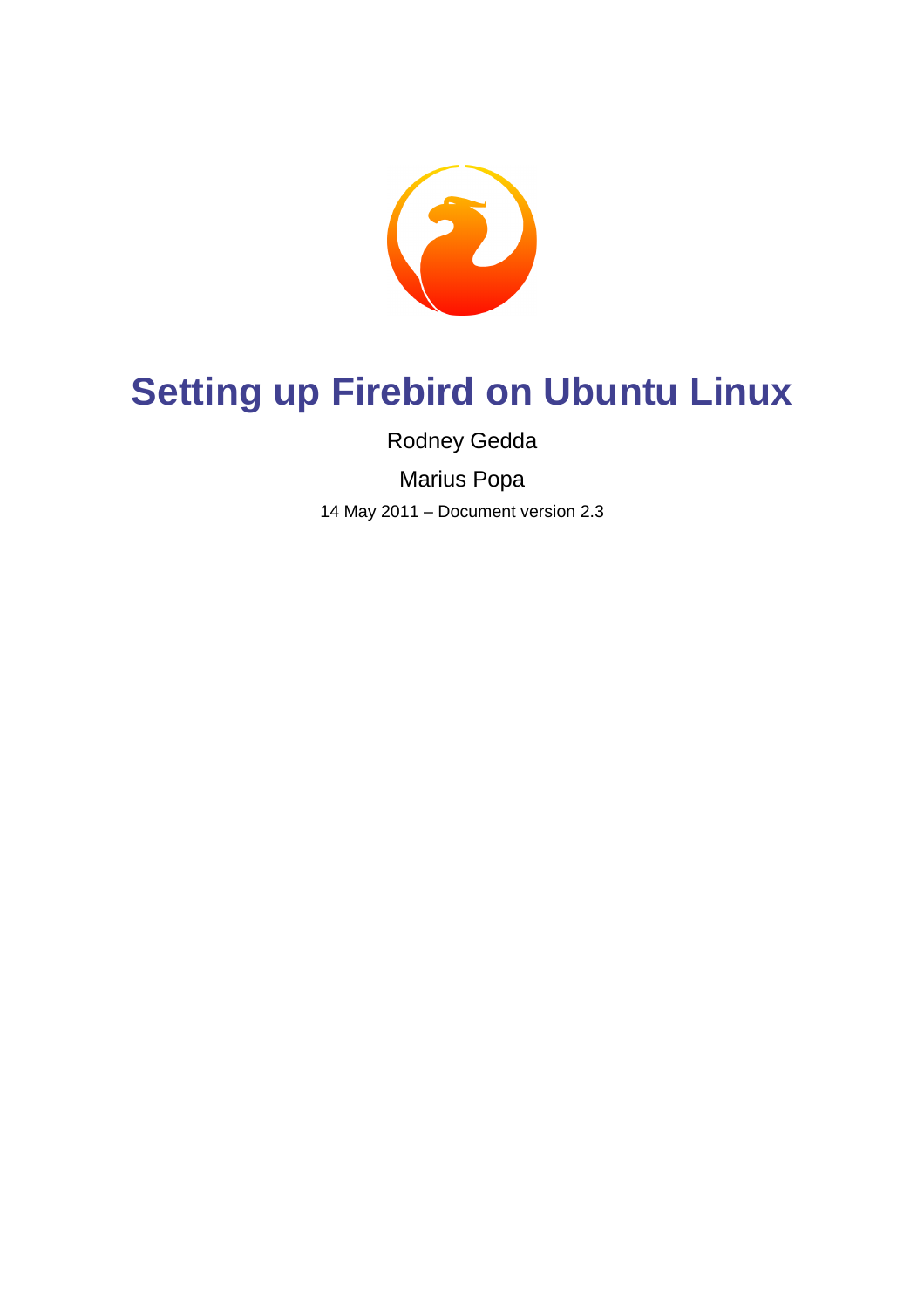# **Table of Contents**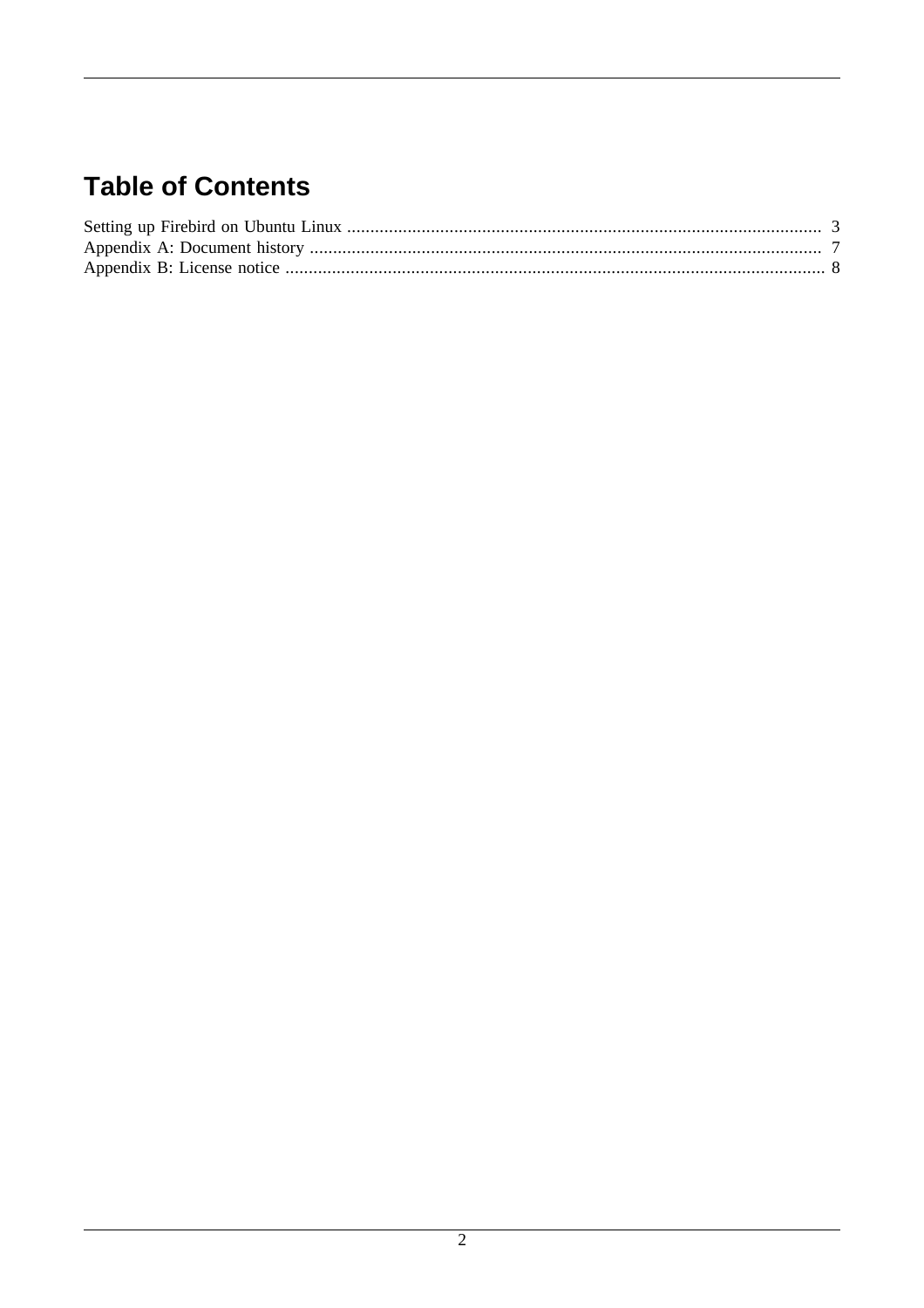### <span id="page-2-0"></span>**Setting up Firebird on Ubuntu Linux**

This article describes the process of installing and running Firebird on Ubuntu Linux. It should also work without modification in the Debian GNU/Linux distribution (stable version named Squeeze and unstable version named Sid). Ubuntu is based on Debian core packages. Installing software with Ubuntu (or Kubuntu) is very straightforward and Firebird is no exception. This guide is based on Ubuntu 10.04 LTS "Lucid Lynx".

The version of Firebird packaged with Ubuntu "Lucid Lynx" is 2.1.3 and is included by default and is the latest stable. For other Ubuntu releases there is a Firebird stable [ppa repository](http://help.ubuntu.com/community/Firebird2.1) from where you can install it.

With administrator privileges on the target machine, issue the following command:

```
 $ sudo su
# apt-get install firebird2.1-super
```
Apt's dependency tracking will automatically propose all the packages required for a complete installation with the following output:

```
 The following extra packages will be installed:
firebird2.1-common firebird2.1-server-common libedit2
  libfbclient2 libicu38
Suggested packages:
firebird2.1-doc
The following NEW packages will be installed:
firebird2.1-common firebird2.1-server-common firebird2.1-super
  libedit2 libfbclient2 libicu38
0 upgraded, 6 newly installed, 0 to remove and 1 not upgraded.
Need to get 11.7MB of archives.
After unpacking 28.4MB of additional disk space will be used.
Do you want to continue [Y/n]? y
```
The packages will then download and install on the target machine. A new user "firebird" will be created to run the server, but the server will not yet be started by default:

```
 Selecting previously deselected package firebird2.1-super.
(Reading database ... 542436 files and directories currently
  installed.)
Unpacking firebird2.1-super 
  (from .../firebird2.1-super_2.1.3.18185-0.ds1-6build1_i386.deb) ...
Processing triggers for ureadahead ...
Setting up firebird2.1-super (2.1.3.18185-0.ds1-6build1) ...
Created default security.fdb
* Firebird 2.1 server manager not running.
* Not starting Firebird 2.1 server manager
* Use `dpkg-reconfigure firebird2.1-super' to enable.
```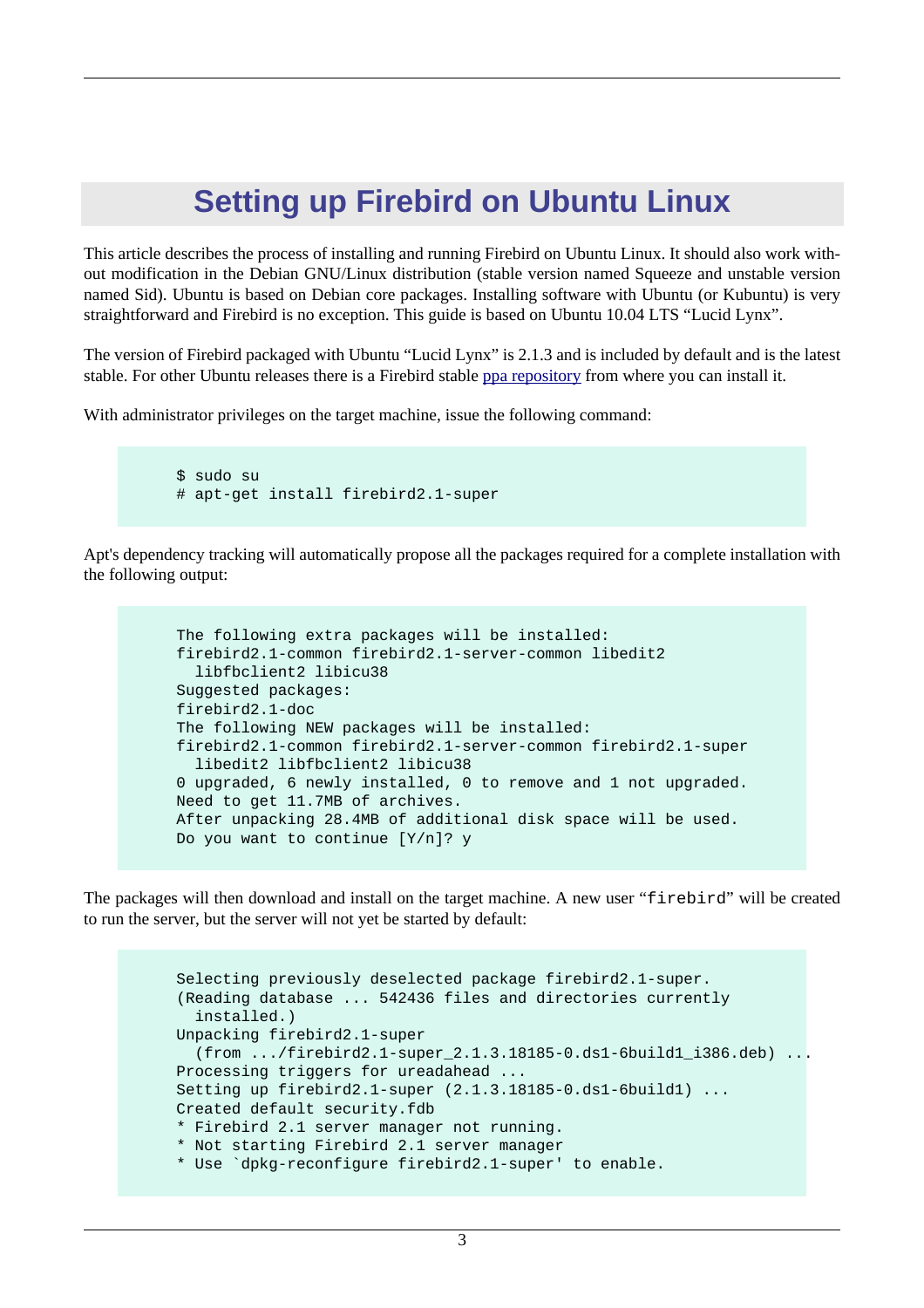If you want Firebird to start automatically, run dpkg-reconfigure on the package and click the Yes button. Then you will be asked again for the SYSDBA password:

```
 # dpkg-reconfigure firebird2.1-super
```
If all goes well, Firebird Superserver will be started:

 \* Firebird 2.1 server manager not running. \* Starting Firebird 2.1 server manager... [ OK ] \* Firebird 2.1 server manager already running.

If you're a seasoned Unix person but new to Ubuntu, you might be wondering where all the Firebird files are residing in the directory hierarchy. To see where all the files were installed by Apt, simply do:

```
 # dpkg -L firebird2.1-super
/.
/etc
/etc/init.d
/etc/init.d/firebird2.1-super
/etc/default
/etc/default/firebird2.1-super
/usr
/usr/share
/usr/share/doc
/usr/share/lintian
/usr/share/lintian/overrides
/usr/share/lintian/overrides/firebird2.1-super
/usr/bin
/usr/bin/nbackup
/usr/bin/qli
/usr/bin/gbak
/usr/bin/gfix
/usr/bin/gpre
/usr/bin/isql-fb
/usr/bin/gsec
/usr/bin/fbstat
/usr/bin/gdef
/usr/lib
/usr/lib/firebird
/usr/lib/firebird/2.1
/usr/lib/firebird/2.1/bin
/usr/lib/firebird/2.1/bin/fbmgr
/usr/lib/firebird/2.1/bin/fbmgr.bin
/usr/lib/firebird/2.1/bin/fb_lock_print
/usr/lib/firebird/2.1/bin/fbguard
/usr/lib/firebird/2.1/bin/fbserver
/usr/lib/firebird/2.1/UDF
/usr/lib/firebird/2.1/UDF/fbudf.so
/usr/lib/firebird/2.1/UDF/ib_udf.so
/usr/share/doc/firebird2.1-super
```
As mentioned, a new user "firebird" is created on the target machine. With administrator access, set a password for this new user: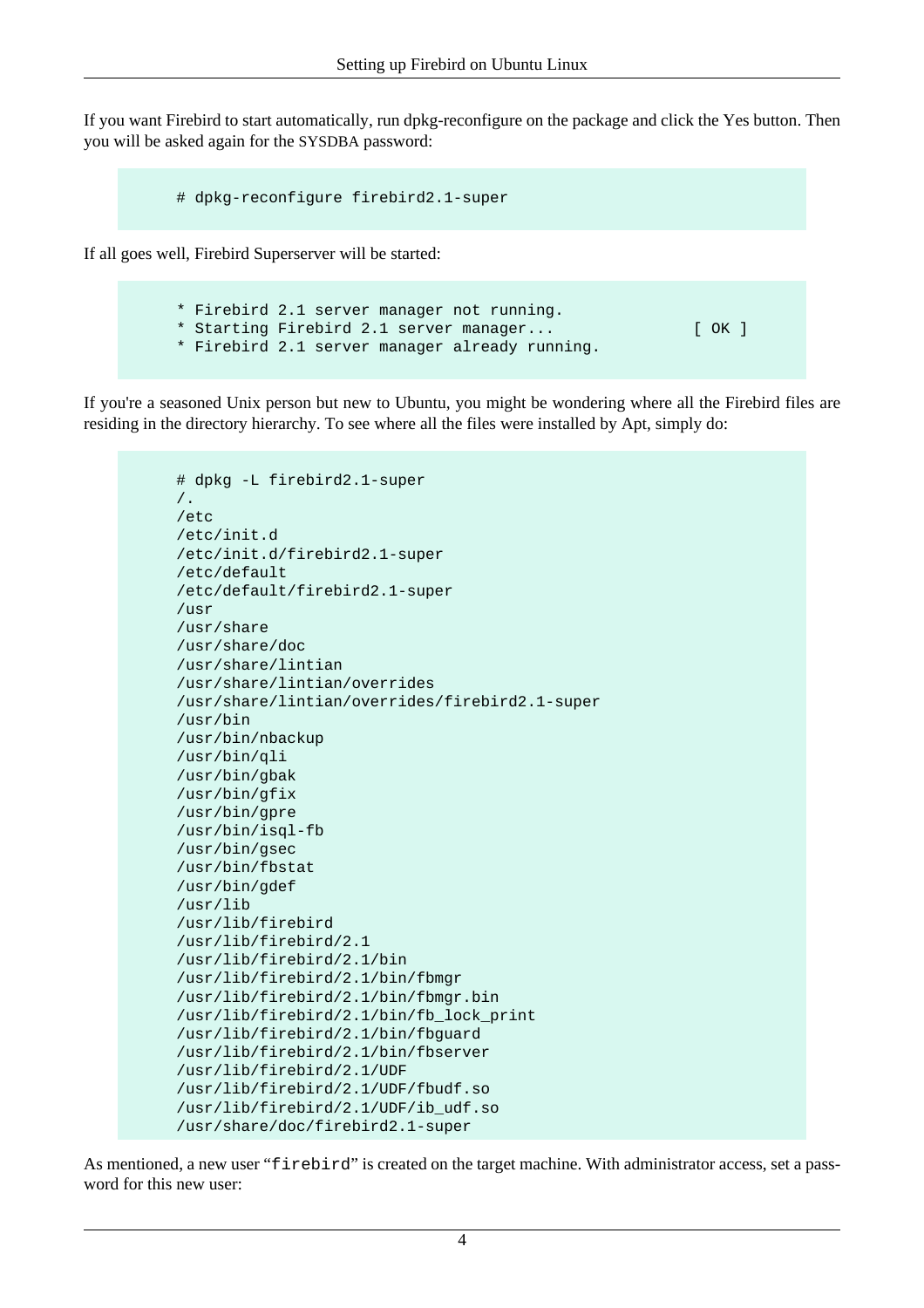```
 # passwd firebird
Enter new UNIX password:
Retype new UNIX password:
```
Now you can switch to the firebird user with the **su** command if required.

Install the examples and dev files:

# apt-get install firebird2.1-examples firebird2.1-dev

The example databases will wind up in the directory tree /usr/share/doc/firebird2.1-examples/ examples/.

Now you can test your Firebird installation by connecting to an example database. Decompress the employee. fdb example database:

```
 # cd /usr/share/doc/firebird2.1-examples/examples/empbuild/
gunzip employee.fdb.gz
chown firebird.firebird employee.fdb
mv employee.fdb /var/lib/firebird/2.1/data/
```
Fire up the interactive shell and at the SQL> prompt connect to the employee database using the [connect state](http://www.firebirdsql.org/manual/qsg2-databases.html#qsg2-databases-connecting)[ment](http://www.firebirdsql.org/manual/qsg2-databases.html#qsg2-databases-connecting):

```
 isql-fb
SQL> connect "/var/lib/firebird/2.1/data/employee.fdb" user 'SYSDBA'
         password 'SYSDBApassword';
```
(replacing SYSDBApassword with the correct password for SYSDBA!)

When you manage to successfully connect to the database you will see the message:

```
 Database: "/var/lib/firebird/2.1/data/employee.fdb", User: SYSDBA
SQL>
```
Now, from the SQL> prompt, feel free to browse around the employee database. For instance, you can list the tables and check the server version:

| SQL> show tables;                          |                  |
|--------------------------------------------|------------------|
| COUNTRY                                    | <b>CUSTOMER</b>  |
| DEPARTMENT                                 | <b>EMPLOYEE</b>  |
| EMPLOYEE PROJECT                           | <b>JOB</b>       |
| PROJECT                                    | PROJ DEPT BUDGET |
| SALARY HISTORY                             | <b>SALES</b>     |
| SQL> show version;                         |                  |
| ISQL Version: LI-V2.1.3.18185 Firebird 2.1 |                  |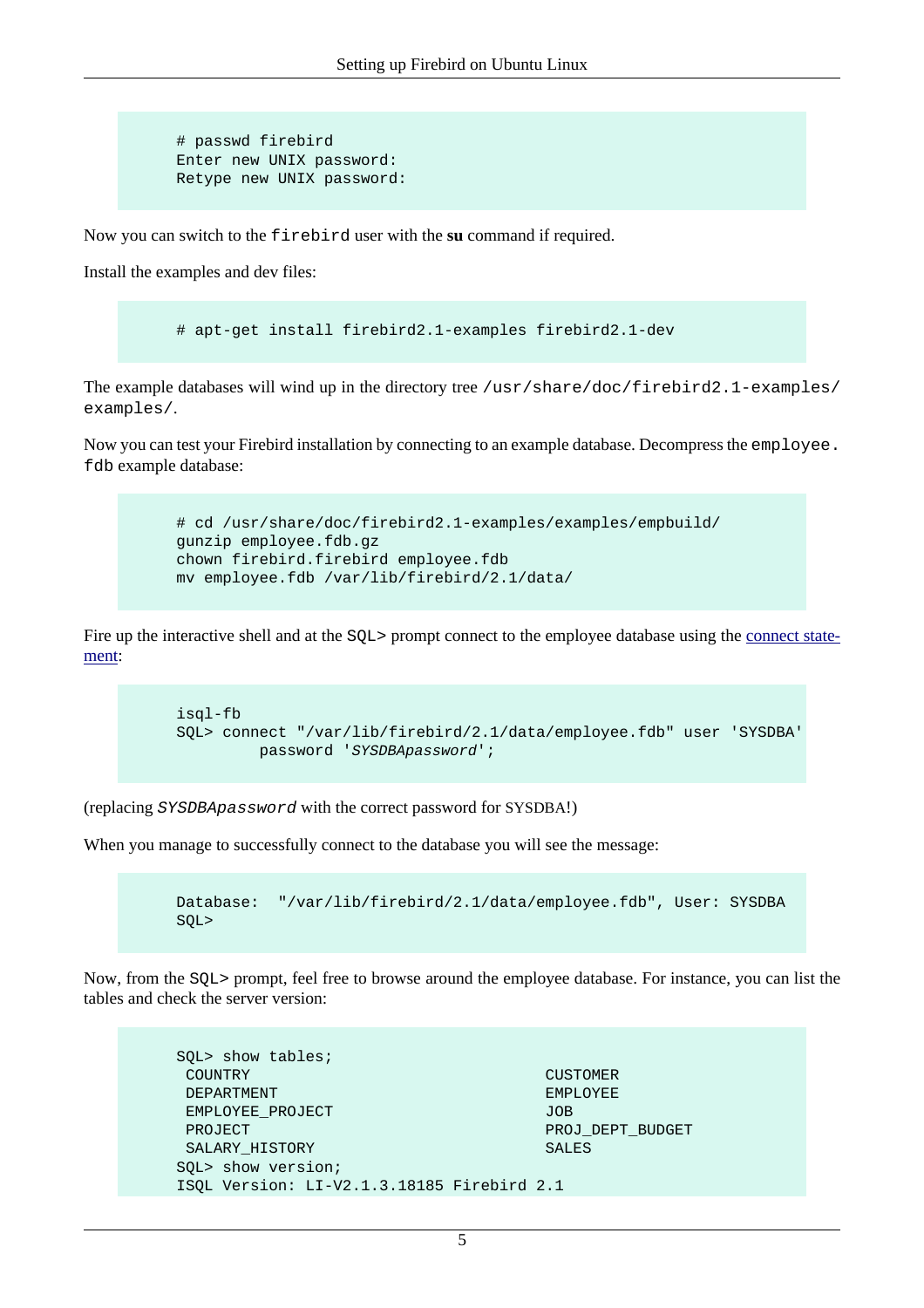```
 Server version:
Firebird/linux Intel (access method),
  version "LI-V2.1.3.18185 Firebird 2.1"
Firebird/linux Intel (remote server),
  version "LI-V2.1.3.18185 Firebird 2.1/tcp (borkstationx32)/P11"
Firebird/linux Intel (remote interface),
 version "LI-V2.1.3.18185 Firebird 2.1/tcp (borkstationx32)/P11"
on disk structure version 11.1
SQL> quit;
```
If you want a GUI admin tool, you might check FlameRobin, which is included in the Ubuntu repository. It can be installed with a simple:

# apt-get install flamerobin

If you get an error message like "Statement failed, SQLCODE = -551 no permission for read-write access to database /var/lib/firebird/2.1/data/employee.fdb", then the server process doesn't have read or write access to the database file. Change the ownership of the database to the user firebird with:

> # cd /var/lib/firebird/2.1/data/ # chown firebird:firebird employee.fdb

If you've made it this far, your Firebird installation on Ubuntu has been a success. Have a nice day!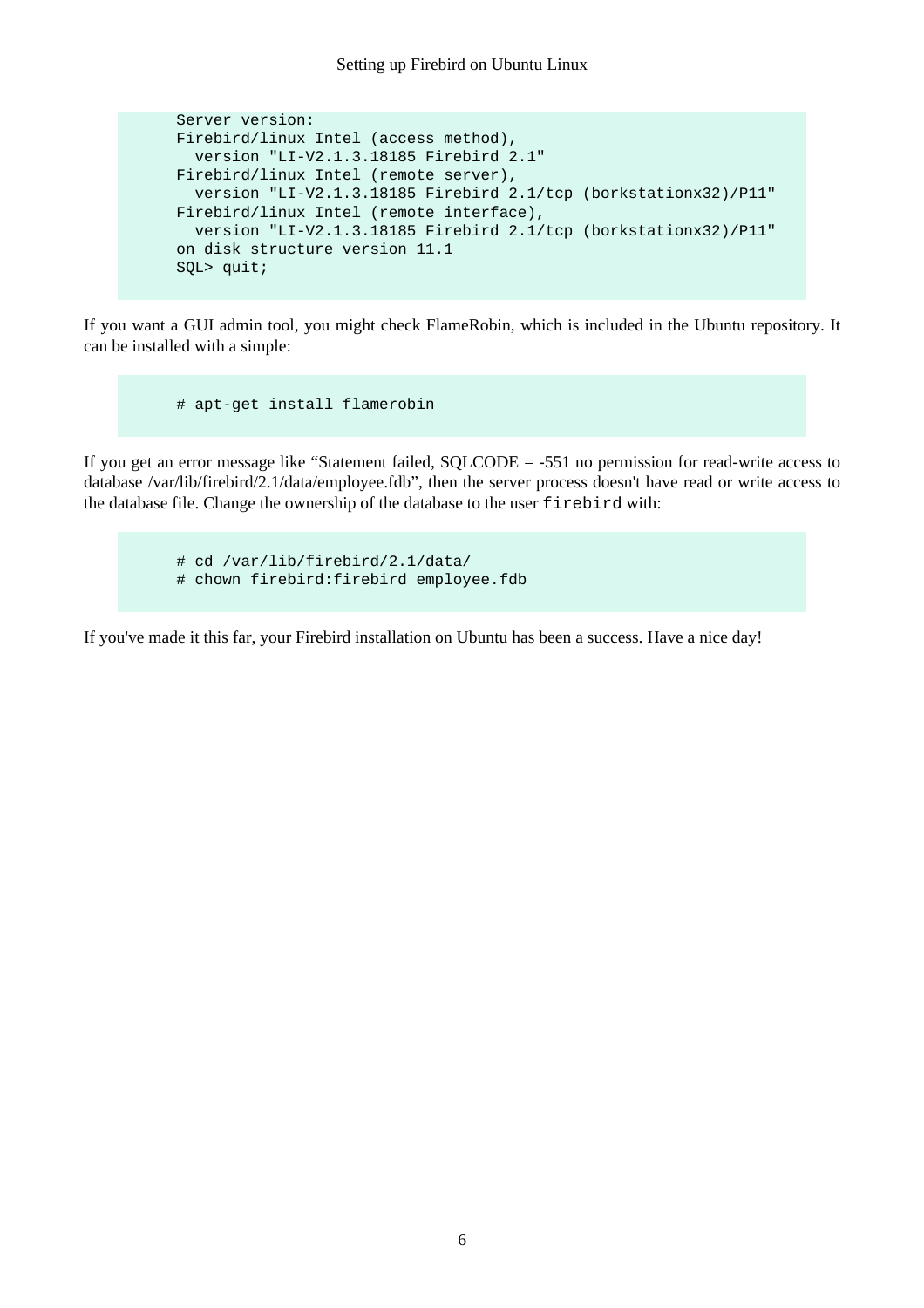# **Appendix A: Document history**

<span id="page-6-0"></span>The exact file history is recorded in the manual module in our CVS tree; see [http://sourceforge.net/cvs/?group\\_](http://sourceforge.net/cvs/?group_id=9028) [id=9028](http://sourceforge.net/cvs/?group_id=9028)

#### **Revision History**

| 1.0         | 18 Apr 2007 RG |           | First edition.                                                                                                                                                                                                     |
|-------------|----------------|-----------|--------------------------------------------------------------------------------------------------------------------------------------------------------------------------------------------------------------------|
| $2.0 - 2.2$ | 2009–2011      | <b>MP</b> | Various additions and modifications.                                                                                                                                                                               |
| 2.3         | 14 May 2011 PV |           | Removed superfluous spaces and corrected a number of language and/<br>or logical errors throughout the document. Also inserted some line-<br>breaks in screen elements, lest the text run off the page in the PDF. |